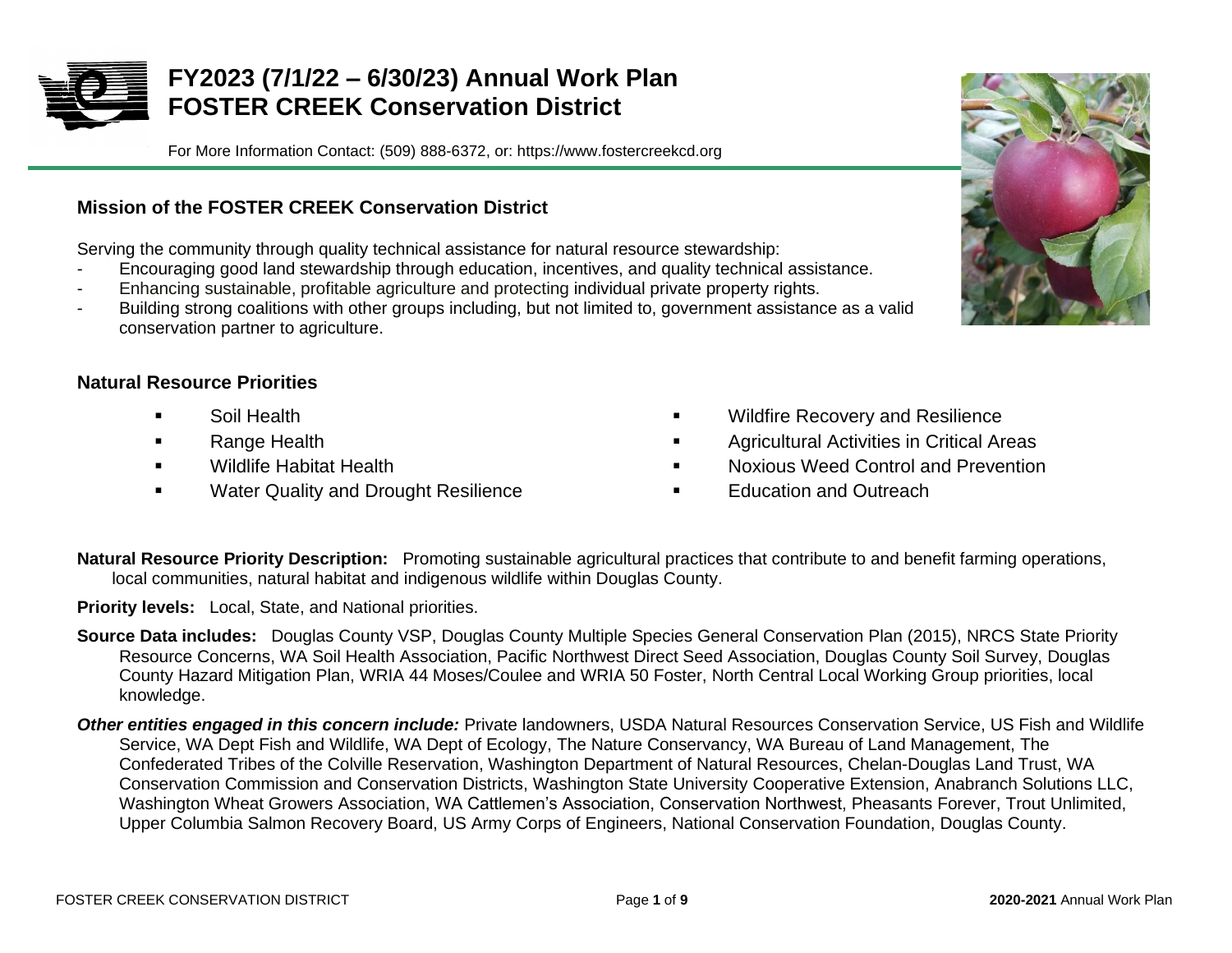#### Natural Resource Priority Program Areas:

**Program Area:** Voluntary Stewardship Program (VSP).

Soil Health, Range Health, Habitat for Fish and Wildlife, Water Quality, Agricultural Activities in Critical Areas Goal(s): Douglas County Voluntary Stewardship Plan implementation.

**Programmatic Measurable Result Objective(s):** Two Individual Site Plans (ISPs), or MSGCP site specific plans (GCPs) completed, plan and budgets adaptively managed, orchard outreach program developed.

**Funding Source(s):** WSCC.

| <b>Activities for FY2022-23</b>                                                                                                                                      | <b>Target Dates</b>             | <b>Person</b><br><b>Responsible</b> | <b>Estimated</b><br><b>Days Required</b> | <b>Estimated</b><br><b>Funding</b> |
|----------------------------------------------------------------------------------------------------------------------------------------------------------------------|---------------------------------|-------------------------------------|------------------------------------------|------------------------------------|
| VSP Implementation – ongoing adaptions to management<br>plan and budget based on five-year report comments.                                                          | July 2022 -<br><b>June 2023</b> | R. Schexnayder                      |                                          |                                    |
| Outreach to at least 30 individual landowners to complete<br>VSP checklists, including at least 2 orchards.                                                          | July 2022 -<br>June 2023        | R. Schexnayder                      |                                          |                                    |
| At least two site specific GCP plans completed and related<br>incidental take permits submitted to USFWS.                                                            | July 2022 -<br>June 2023        | A. Orpet                            |                                          |                                    |
| Technical assistance provided to at least 5 operators                                                                                                                | July 2022 -<br>June 2023        | All staff                           | 220                                      | \$123,000                          |
| Data gathered from five sites to assist WSU groundwater<br>monitoring program.                                                                                       | July 2022 -<br><b>June 2023</b> | A. Orpet                            |                                          |                                    |
| Soil sampling completed for at least 8 participants                                                                                                                  | July 2022 -<br>June 2023        | B. Hebron                           |                                          |                                    |
| Four quarterly reports submitted, grant successfully closed-<br>out for the end of the biennium and new biennium work<br>planned and approved by the VSP Work Group, | July 2022 -<br><b>June 2023</b> | R. Schexnayder                      |                                          |                                    |

**Program Area:** Soil Health Program. Soil Sampling, Direct Seed Systems, Cover Crops, Crop Rotations, Range Health, Regenerative Agriculture, Water Quality. Goal(s): Promote Agricultural BMPs, assist Douglas County producers transition from conventional tillage to direct seed systems, decrease soil erosion, improve soil health and water quality. **Programmatic Measurable Result Objective(s):** A new WA Dept of Ecology funded Soil Health program grant contracted and implementation underway.

**Funding Source(s):** WA Dept. of Ecology.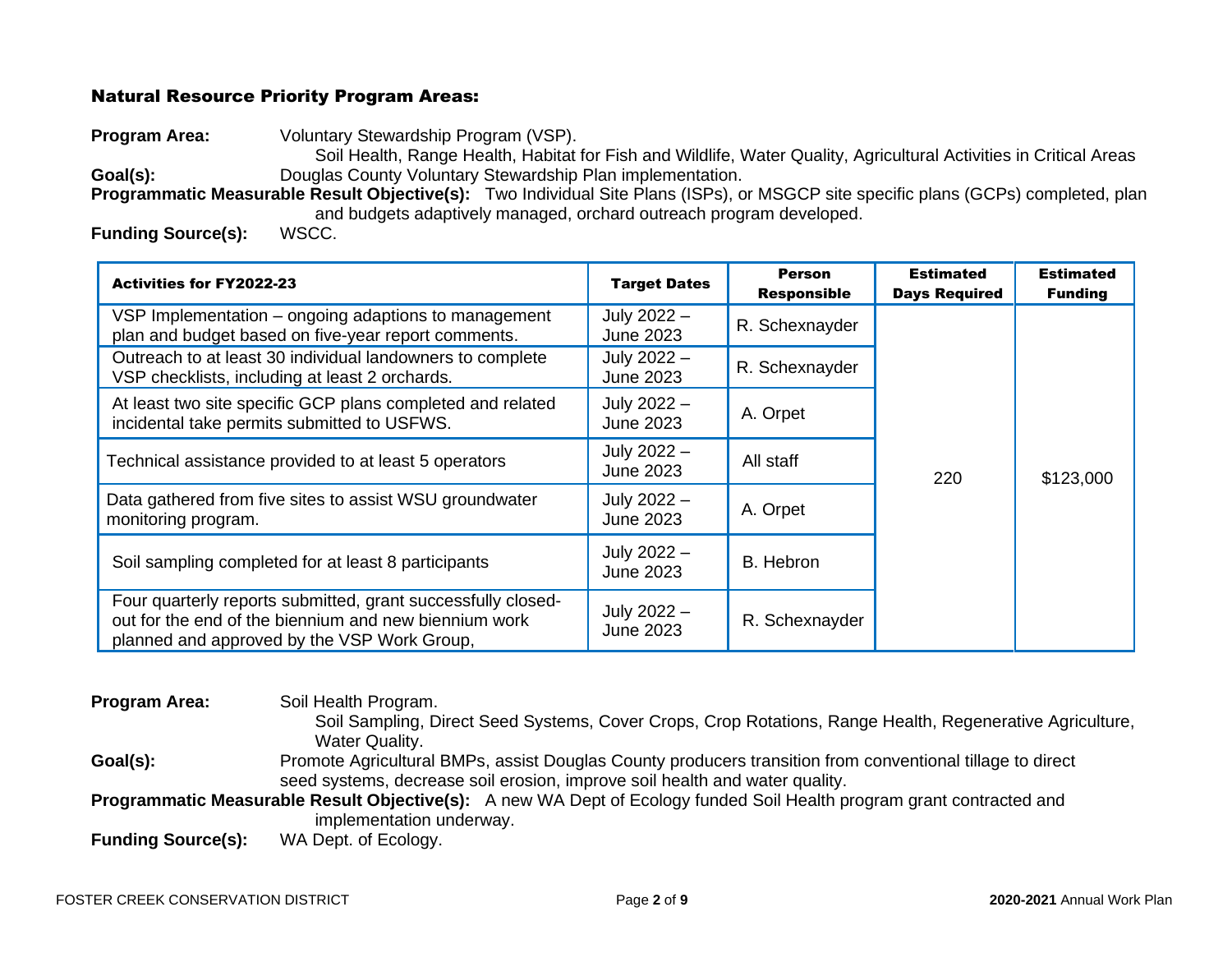| <b>Activities for FY2022-23</b>                                                                                                             | <b>Target Dates</b>             | <b>Person</b><br><b>Responsible</b> | <b>Estimated Days</b><br><b>Required</b> | <b>Estimated</b><br><b>Funding</b> |
|---------------------------------------------------------------------------------------------------------------------------------------------|---------------------------------|-------------------------------------|------------------------------------------|------------------------------------|
| New grant for Soil Health/Direct Seed cost-share program<br>contracted and being implemented                                                | July 2022 -<br><b>June 2023</b> | A. Ward<br>B. Hebron                |                                          |                                    |
| At least 3 new producers signed up for direct seed rotations<br>cost-share and 7 previous participants able to complete their<br>rotations. | July 2022 -<br><b>June 2023</b> | B. Hebron                           |                                          |                                    |
| Soil Monitoring program - sample collection ongoing - soil<br>analyzed and results provided to all participants and<br>reported to Ecology. | July 2022 -<br><b>June 2023</b> | R. Hebron                           | 180                                      | \$100,000                          |
| Water quality monitoring ongoing in Foster Creek watershed.                                                                                 | July 2022 -<br><b>June 2023</b> | A. Orpet                            |                                          |                                    |
| Update of WRIA 50 Foster Creek Watershed Plan underway,<br>with key stakeholders engaged in the process                                     | July 2022 -<br><b>June 2023</b> | R. Hebron<br>A. Orpet               |                                          |                                    |
| Planning underway for K-12 education program on best<br>management practices for soil erosion and water pollution.                          | July 2022 -<br><b>June 2023</b> | R. Hebron<br>A. Orpet               |                                          |                                    |

#### **Program Area:** Water Quality Program

Water and Drought resilience, Habitat for Fish and Wildlife, Agricultural Activities in Critical Areas, Noxious Weed Control and Prevention - Water Quality monitoring, Riparian Stream Restoration/Enhancement. Goal(s): Foster Creek watershed plan implementation of planned restoration work completed. **Programmatic Measurable Result Objective(s):** BDAs installed at 20 locations along E. Foster Creek, two Phase 2 project sites identified, TA to at least five landowners, annual site maintenance completed at three restoration sites.

**Funding Source(s):** WA Dept. of Ecology.

| <b>Activities for FY2022-23</b>                                                                                | <b>Target Dates</b>                | <b>Person</b><br><b>Responsible</b> | <b>Estimated Days</b><br><b>Required</b> | <b>Estimated</b><br><b>Funding</b> |
|----------------------------------------------------------------------------------------------------------------|------------------------------------|-------------------------------------|------------------------------------------|------------------------------------|
| All tasks, deliverables and reporting completed for ECY-0181<br>and all relevant information uploaded to EAGL. | July $2022 -$<br><b>March 2023</b> | R. Lefler<br>A. Orpet               |                                          |                                    |
| Current grant successfully completed and closed out; New<br>grant contracted and underway                      | July 2022 -<br><b>March 2023</b>   | A. Ward<br>R. Lefler                | 240                                      | \$140,000                          |
| Implementation of two planned riparian restoration and<br>revegetation projects underway                       | July 2022 -<br>June 2023           | R. Lefler<br>N. Schmidt             |                                          |                                    |
| Update of WRIA 50 Foster Creek Watershed Plan underway,<br>with key stakeholders engaged in the process        | July 2022 -<br><b>June 2023</b>    | R. Lefler<br>R. Hebron              |                                          |                                    |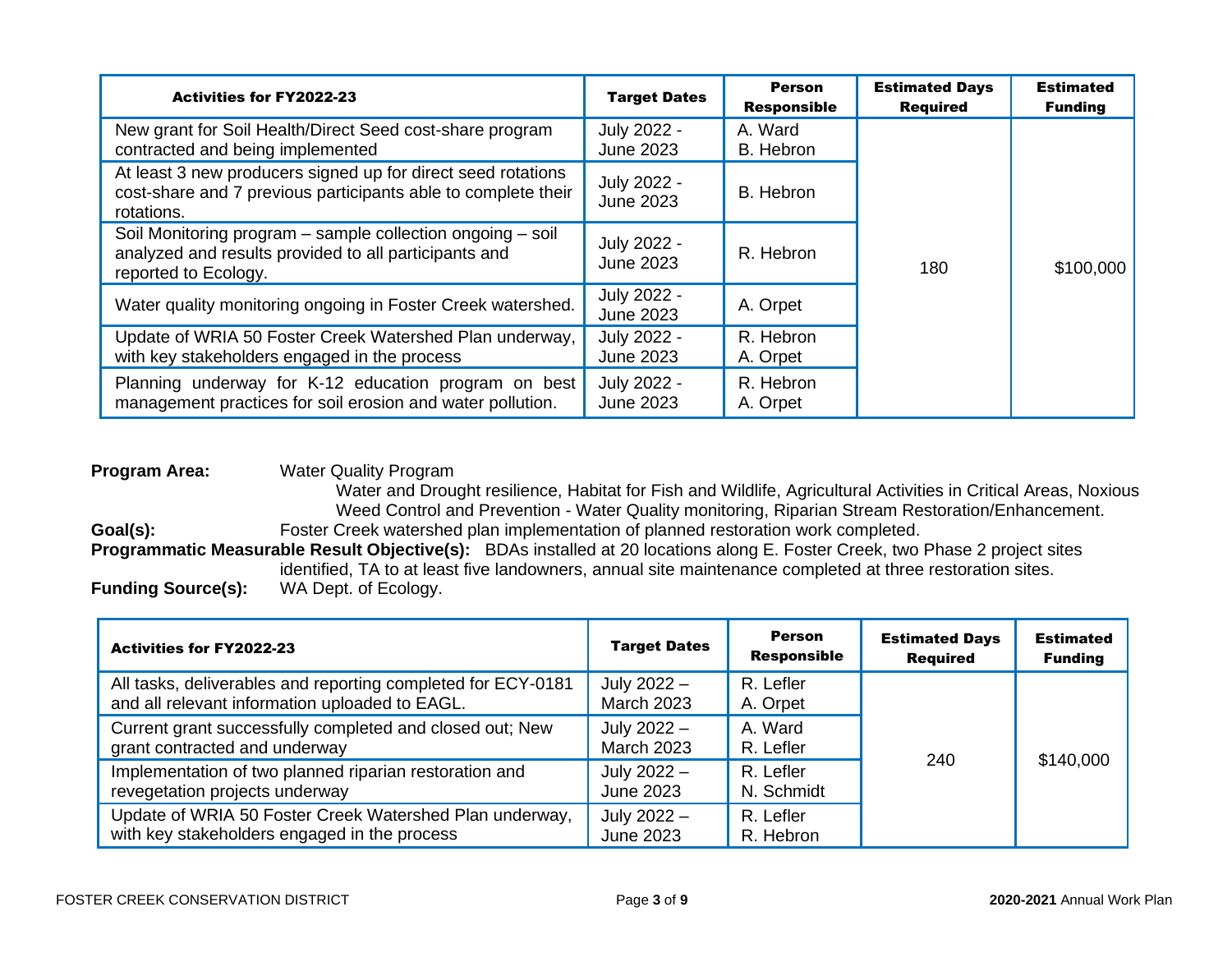| <b>Water Quality program - ctd</b>                                                                                                                   |                            |                         |  |
|------------------------------------------------------------------------------------------------------------------------------------------------------|----------------------------|-------------------------|--|
| Annual monitoring and maintenance completed at three<br>previously installed project sites.                                                          | July $2022 -$<br>June 2023 | R. Lefler<br>N. Schmidt |  |
| Annual water quality monitoring completed for the year, data<br>analyzed, annual WQ monitoring report completed and<br>provided to landowners.       | July $2022 -$<br>June 2023 | A. Orpet                |  |
| All E & O deliverables – ongoing, including Salmon in the<br>Classroom program, Envirothon and Earth Day participation,<br>and quarterly newsletter. | July 2022 -<br>June 2023   | R. Hebron<br>A. Orpet   |  |

**Program Area:** Creating Fire Adapted Communities in High Desert Areas Wildfire Recovery and Resilience, Water Quality, Noxious Weed Control and Prevention, Habitat for Fish and Wildlife, Agricultural Activities in Critical Areas. Goal(s): Bring awareness, knowledge and skills about creating defensible spaces to 40 landowners and 360 school-aged youth. **Programmatic Measurable Result Objective(s):** Agency and schools training programs completed, one summer camp completed, TA provided to at least 20 landowners, grant successfully completed and closed out. **Funding Source(s):** FEMA Hazard Mitigation Grant Program (HMGP-PF).

| <b>Activities for FY2022-23</b>                                                       | <b>Target Dates</b>                | <b>Person</b><br><b>Responsible</b> | <b>Estimated</b><br><b>Days Required</b> | <b>Estimated</b><br><b>Funding</b> |
|---------------------------------------------------------------------------------------|------------------------------------|-------------------------------------|------------------------------------------|------------------------------------|
| Comprehensive set of informational materials distributed<br>throughout the community. | July 2022 -<br><b>March 2023</b>   | All staff                           |                                          |                                    |
| One agency training program completed.                                                | July 2022 -<br><b>March 2023</b>   | All staff                           |                                          |                                    |
| Outreach and training provided to local community groups                              | July $2022 -$<br><b>March 2023</b> | All staff                           | 70                                       | \$60,000                           |
| 10 landowners contacted for developing individual site plans<br>or HIZ assessments    | July 2022 -<br><b>March 2023</b>   | All staff                           |                                          |                                    |
| Grant successfully closed out with all deliverables met.                              | July 2022 -<br><b>March 2023</b>   | A. Ward                             |                                          |                                    |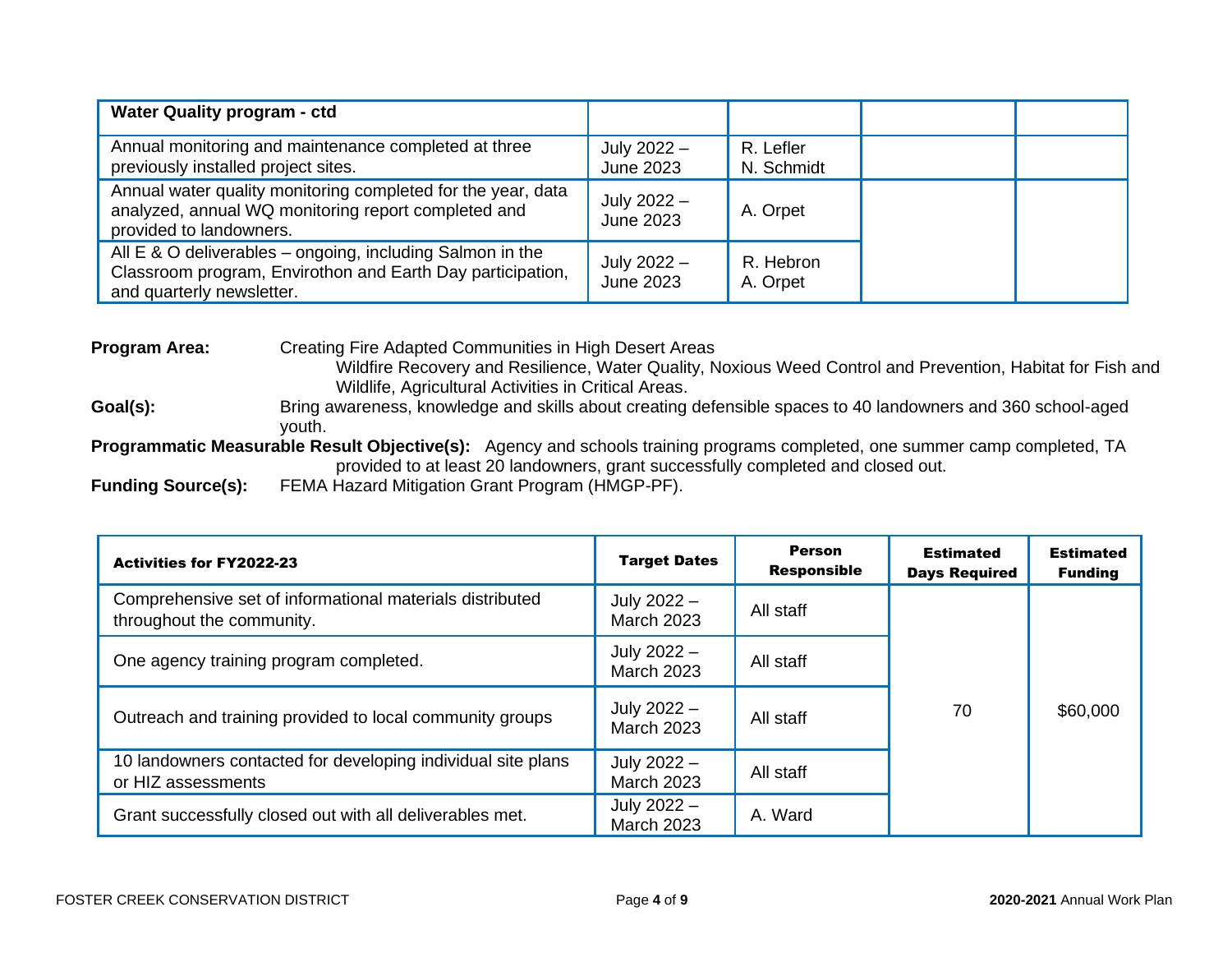**Program Area:** Wildfire recovery Wildfire Recovery and Restoration, Water Quality, Noxious Weed Control and Prevention, Habitat for Fish and Wildlife, Agricultural Activities in Critical Areas.

Goal(s): Develop plans for at least 10 landowners for post-fire weed control, erosion control and/or re-seeding in the Grass Valley fire footprint.

**Programmatic Measurable Result Objective(s):** Site assessments and individual site plans completed for at least 20 landowners and at least one round of weed control measures implemented; Grant successfully completed and closed out.

**Funding Source(s):** FEMA Hazard Mitigation Grant Program (HMGP-PF).

| <b>Activities for FY2022-23</b>                                                               | <b>Target Dates</b>                | <b>Person</b><br><b>Responsible</b> | <b>Estimated</b><br><b>Days Required</b> | <b>Estimated</b><br><b>Funding</b> |
|-----------------------------------------------------------------------------------------------|------------------------------------|-------------------------------------|------------------------------------------|------------------------------------|
| New FEMA grant contracted and planning underway in the<br>Pearl Hill fire footprint           | July 2022 -<br>June 2023           | A. Ward                             |                                          |                                    |
| Outreach ongoing to landowners in the fire impacted area.                                     | July 2022 -<br><b>March 2023</b>   | All staff                           |                                          |                                    |
| Site assessments conducted and individual site plans<br>completed for at least 10 landowners. | July 2022 -<br><b>March 2023</b>   | All staff                           | 80                                       | \$150,000                          |
| Weed control undertaken for at least 5 landowners                                             | July $2022 -$<br><b>March 2023</b> | R. Lefler<br>N. Schmidt             |                                          |                                    |
| Grant competed and successfully closed-out                                                    | Jan 2023                           | A. Ward                             |                                          |                                    |

#### **Program Area:** Technical Assistance

Soil Health, Range Health, Habitat for Fish and Wildlife, Water Quality and Quantity, Agricultural Activities in Critical Areas, Noxious Weed Control and Prevention, Wildfire Prevention/Restoration.

**Goal(s):** Provide assistance to NRCS through completing various Task Orders.

**Programmatic Measurable Result Objective(s):** A minimum of four new Task Orders, either farm planning and/or conservation practice monitoring tasks, completed and approved by NRCS.

**Funding Source(s):** 

| <b>Activities for FY2022-23</b>                                                                   | <b>Target Dates</b>      | Person             | <b>Estimated Days</b> | Estimated      |
|---------------------------------------------------------------------------------------------------|--------------------------|--------------------|-----------------------|----------------|
|                                                                                                   |                          | <b>Responsible</b> | <b>Reauired</b>       | <b>Funding</b> |
| Task Orders completed as required by NRCS and WSCC.                                               | July 2022 -              | R. Hebron          |                       |                |
|                                                                                                   | June 2023                | A. Orpet           | 80                    | \$50,000       |
| In collaboration with NRCS, assist operators with acquiring<br>Farm bill funding to complete CPs. | July 2022 -<br>June 2023 | All staff          |                       |                |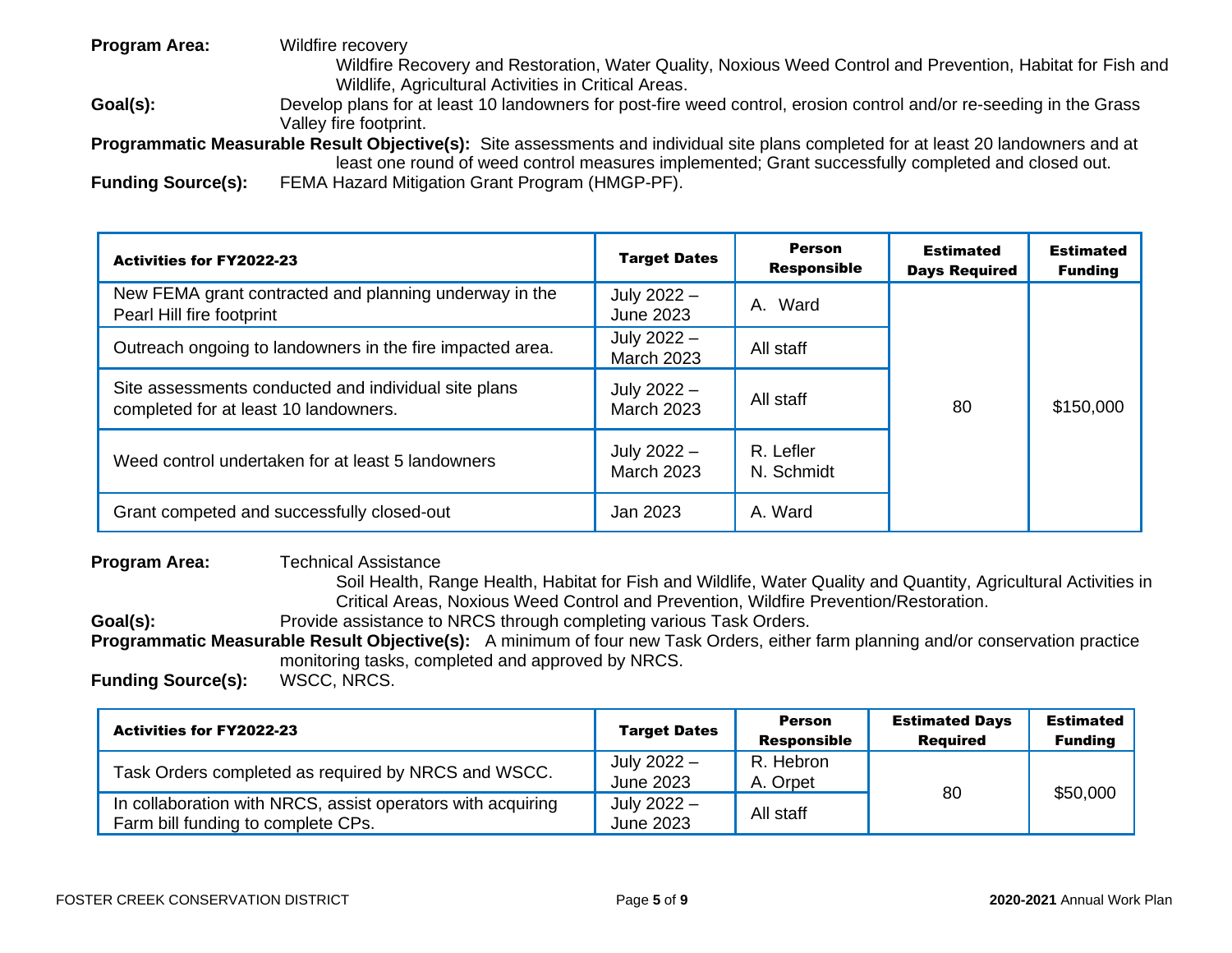#### **Program Area:** Technical Assistance

Soil Health, Range Health, Habitat for Fish and Wildlife, Water Quality and Quantity, Noxious Weed Control and Prevention, Wildfire Recovery and Restoration.

**Goal(s):** Weed assessment and control provided to at least four landowners.

**Programmatic Measurable Result Objective(s):** Weed control within an area of 231.0 acres completed, grant successfully closed-out. **Funding Source(s):** USFWS Partners for Fish and Wildlife Program.

| <b>Activities for FY2022-23</b>                                                                      | <b>Target Dates</b>     | Person<br><b>Responsible</b> | <b>Estimated Days</b><br>Reauired | <b>Estimated</b><br><b>Funding</b> |
|------------------------------------------------------------------------------------------------------|-------------------------|------------------------------|-----------------------------------|------------------------------------|
| Weed mapping and control completed across all designated<br>areas and grant successfully closed out. | July 2022 -<br>Dec 2022 | . Lefler<br>R.<br>Ward<br>A. |                                   | \$4,000                            |

**Program Area:** Technical Assistance Soil Health, Range Health, Habitat for Fish and Wildlife, Water Quality and Quantity, Noxious Weed Control and Prevention, Wildfire Recovery/Restoration, infrastructure re-build. Goal(s): Technical assistance and cost-share assistance provided to at least 12 landowners. **Programmatic Measurable Result Objective(s):** Landowners provided with post-fire recovery assistance, new projects identified and planned. **Funding Source(s):** WDFW and WSCC.

| <b>Activities for FY2022-23</b>                                               | <b>Target Dates</b>             | <b>Person</b><br><b>Responsible</b> | <b>Estimated Days</b><br><b>Required</b> | <b>Estimated</b><br><b>Funding</b> |
|-------------------------------------------------------------------------------|---------------------------------|-------------------------------------|------------------------------------------|------------------------------------|
| Cost-share to 3 landowners for post-fire infrastructure rebuilds              | July 2022 -<br><b>June 2023</b> | R. Lefler                           |                                          |                                    |
| Cost-share to 6 landowners for fencing infrastructure                         | July 2022 -<br>June 2023        | R. Lefler                           | 10                                       | \$400,000                          |
| At least 5 new cost-share projects identified and entered into<br><b>CPDS</b> | July 2022 -<br><b>June 2023</b> | All staff                           |                                          |                                    |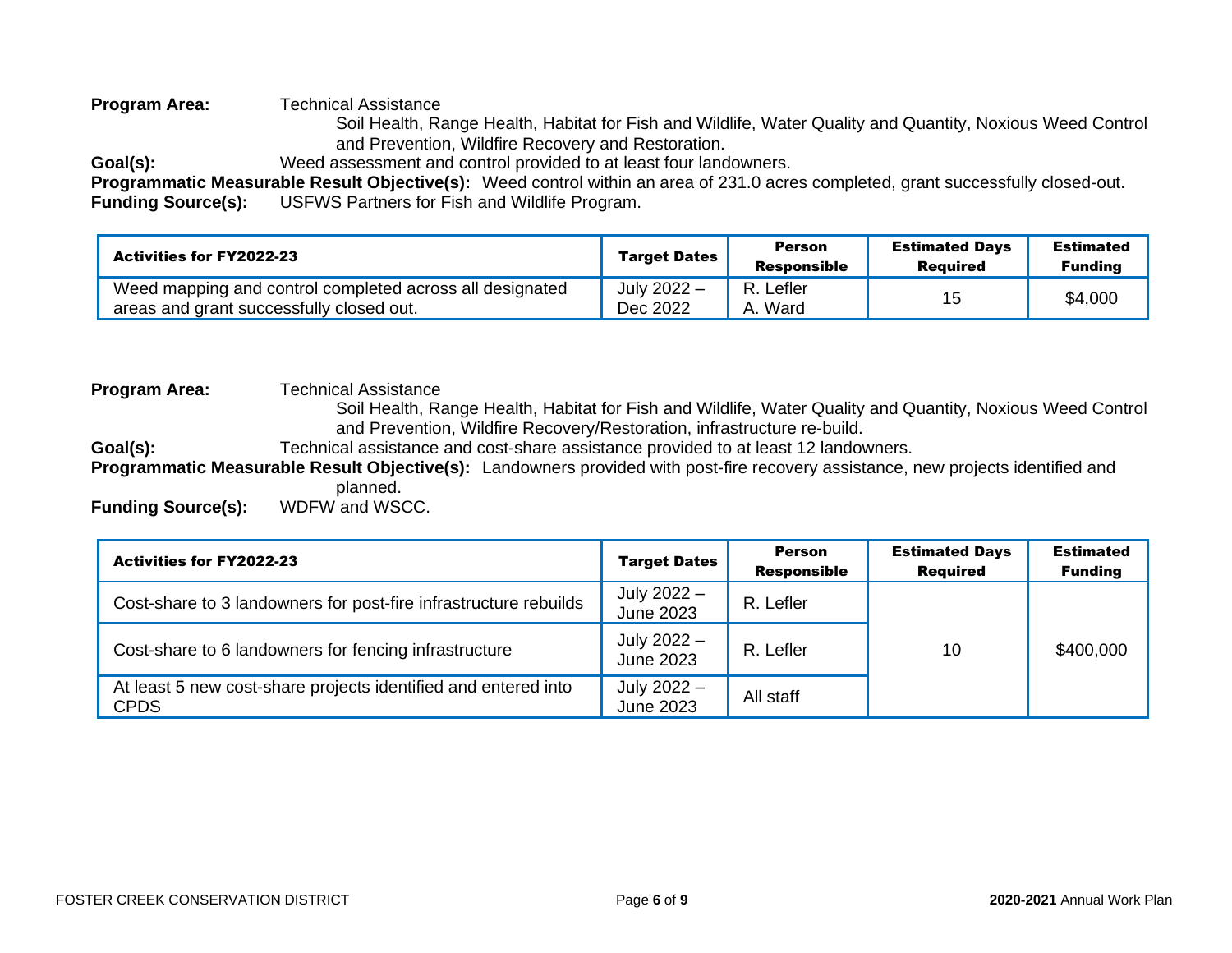**Program Area:** District Operations<br> **Goal(s):** Maintain eff Maintain effective and efficient operations including financial accountability, planning, budgeting, and reporting, team development and professional training, to proactively support program, community, natural resource and administrative needs. **Programmatic Measurable Result Objective:** Meet Conservation Commission and state agency requirements for operations, policies and procedures; maintain good business practices and internal controls; be available to meet the needs of landowners and partners. Providing realistic solutions and technical resources for local environmental issues to the residents of Douglas County.

**Funding Source(s):** 

| <b>Activities for FY2022-23</b>                                                                                               | <b>Target</b><br><b>Dates</b>     | <b>Person</b><br><b>Responsible</b> | <b>Estimated</b><br><b>Days</b><br><b>Required</b> | <b>Estimated</b><br><b>Funding</b> |
|-------------------------------------------------------------------------------------------------------------------------------|-----------------------------------|-------------------------------------|----------------------------------------------------|------------------------------------|
| Provide technical assistance to landowners as requests are<br>received.                                                       | July 2022-<br><b>June 2023</b>    | All staff                           |                                                    |                                    |
| Regularly meet with County Commissioners to receive<br>information and keep them updated on District activities and<br>needs. | July 2022 -<br><b>June 2023</b>   | A. Ward                             |                                                    |                                    |
| Provide assistance to other districts, as requested.                                                                          | July 2022 -<br><b>June 2023</b>   | All staff                           |                                                    |                                    |
| Participate in WACD efforts to work with legislators in support<br>of priority legislation.                                   | July 2022 -<br><b>June 2023</b>   | A. Ward                             |                                                    |                                    |
| Seek funding for training opportunities, including WADE<br>training, to encourage professional development of staff.          | July 2022 -<br><b>June 2023</b>   | All staff                           | 380                                                | \$150,000                          |
| Conduct annual District election and appointment activities.                                                                  | Nov $2022 -$<br><b>March 2023</b> | A. Ward                             |                                                    |                                    |
| Review and/or update as needed: RCW 89.08, partner<br>agreements, policy resolutions and employee handbook.                   | July 2022 -<br><b>June 2023</b>   | <b>FCCD Board</b><br>A. Ward        |                                                    |                                    |
| Hold one annual planning workshop.                                                                                            | Nov 2022                          | <b>FCCD Board</b><br>All staff      |                                                    |                                    |
| Seek creative and cost-effective solutions to funding and<br>operations challenges and continue to build district capacity.   | July 2022 -<br><b>June 2023</b>   | <b>FCCD Board</b><br>All staff      |                                                    |                                    |
| All programs - Oversight, administration, district operational<br>and financial management.                                   | July 2022 -<br><b>June 2023</b>   | A. Ward                             |                                                    |                                    |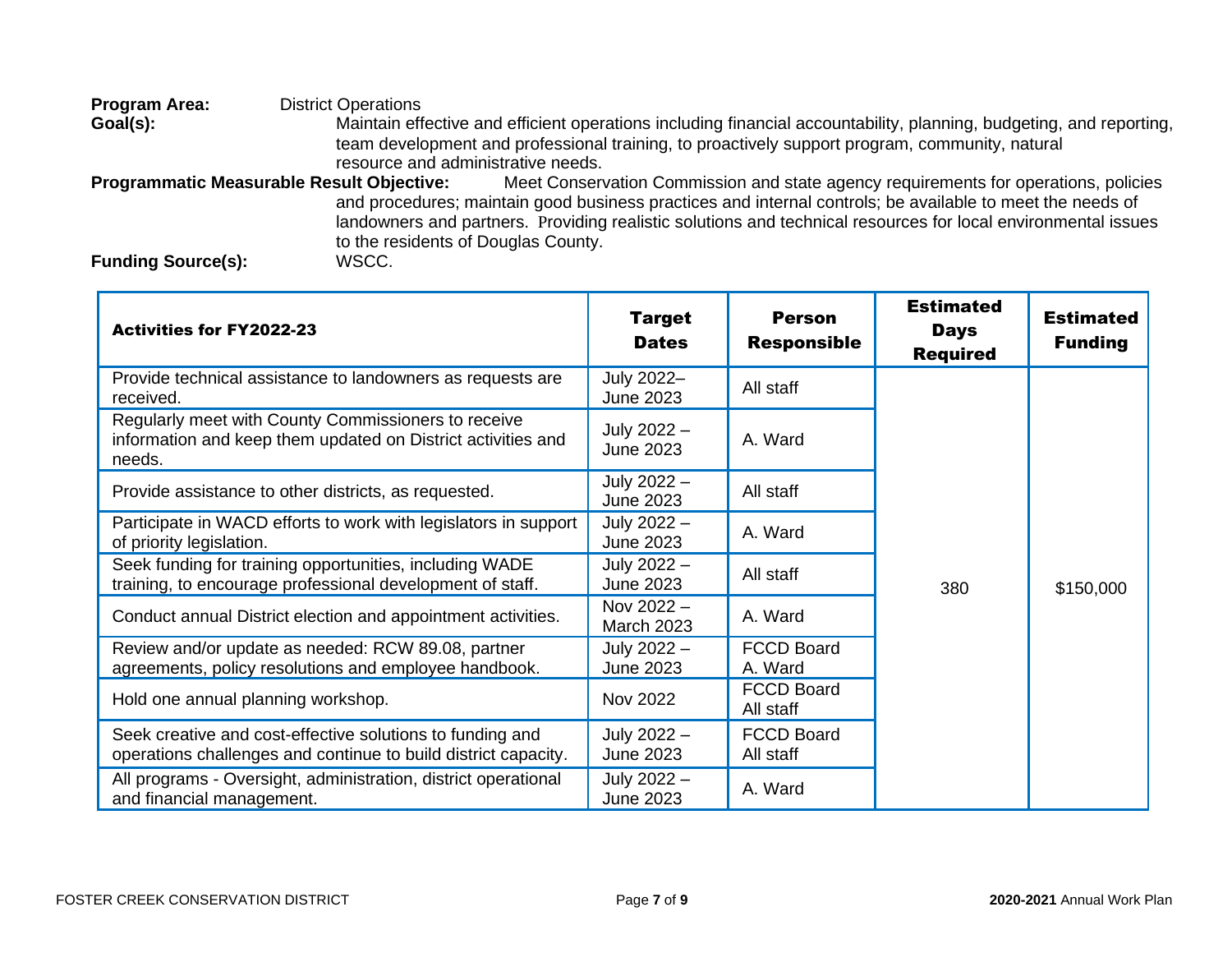**Program Area:** Education and Outreach Goals: Promote awareness of FCCD's mission and all natural resource programs and services.<br>**Programmatic Measurable Result Objective(s):** Produce and distribute four newsletters and one annual report; util Produce and distribute four newsletters and one annual report; utilize FCCD's website, Facebook page and YouTube to educate county residents about resource concerns and district programs; complete all education and outreach components detailed in all FCCD grant funded programs. Funding Source(s): WA Dept. of Ecology, WSCC, NRCS, USFWS, FEMA, TNC, Douglas County.

| <b>Activities for FY2022-23</b>                                                                                                                                             | <b>Target Dates</b>             | <b>Person</b><br><b>Responsible</b> | <b>Estimated Days</b><br><b>Required</b>                 | <b>Estimated</b><br><b>Funding</b>  |
|-----------------------------------------------------------------------------------------------------------------------------------------------------------------------------|---------------------------------|-------------------------------------|----------------------------------------------------------|-------------------------------------|
| Conduct planned outreach activities using District and<br>community resources to promote District's water quality, soil<br>health, fire recovery and weed control programs. | July 2022 -<br><b>June 2023</b> | All staff                           |                                                          |                                     |
| Continue to promote District work through a quarterly<br>newsletter, develop content to include Spanish translations<br>and expand readership.                              | July 2022 -<br><b>June 2023</b> | All staff                           |                                                          |                                     |
| Continue the Salmon in the Classroom program.                                                                                                                               | Ongoing                         | A. Orpet<br>R. Hebron               | E&O is a subset of                                       |                                     |
| Continue Douglas County conservation projects story-map<br>updates on website hosted by USFWS.                                                                              | July 2022 -<br><b>June 2023</b> | R. Lefler                           | all previous<br>programs, and                            | Included in<br>previous<br>budgets, |
| Ongoing participation in community events such as Earth<br>Day, Kids in the Creek, River of Power, Salmon Festival,<br>Make A Difference Day, NCW Fair, Envirothon.         | July 2022 -<br><b>June 2023</b> | All Staff                           | every program<br>incorporates time<br>for E&O activities | above                               |
| Continue to develop new programs focusing on orchards and<br>agriculture, soil health, fire recovery, water quality and urban<br>conservation.                              | July 2022 -<br><b>June 2023</b> | All staff                           |                                                          |                                     |
| Continue in-person outreach as well as video productions for<br>virtual O&E, including publishing on FCCD's YouTube<br>platform.                                            | July 2022 -<br>June 2023        | All staff                           |                                                          |                                     |